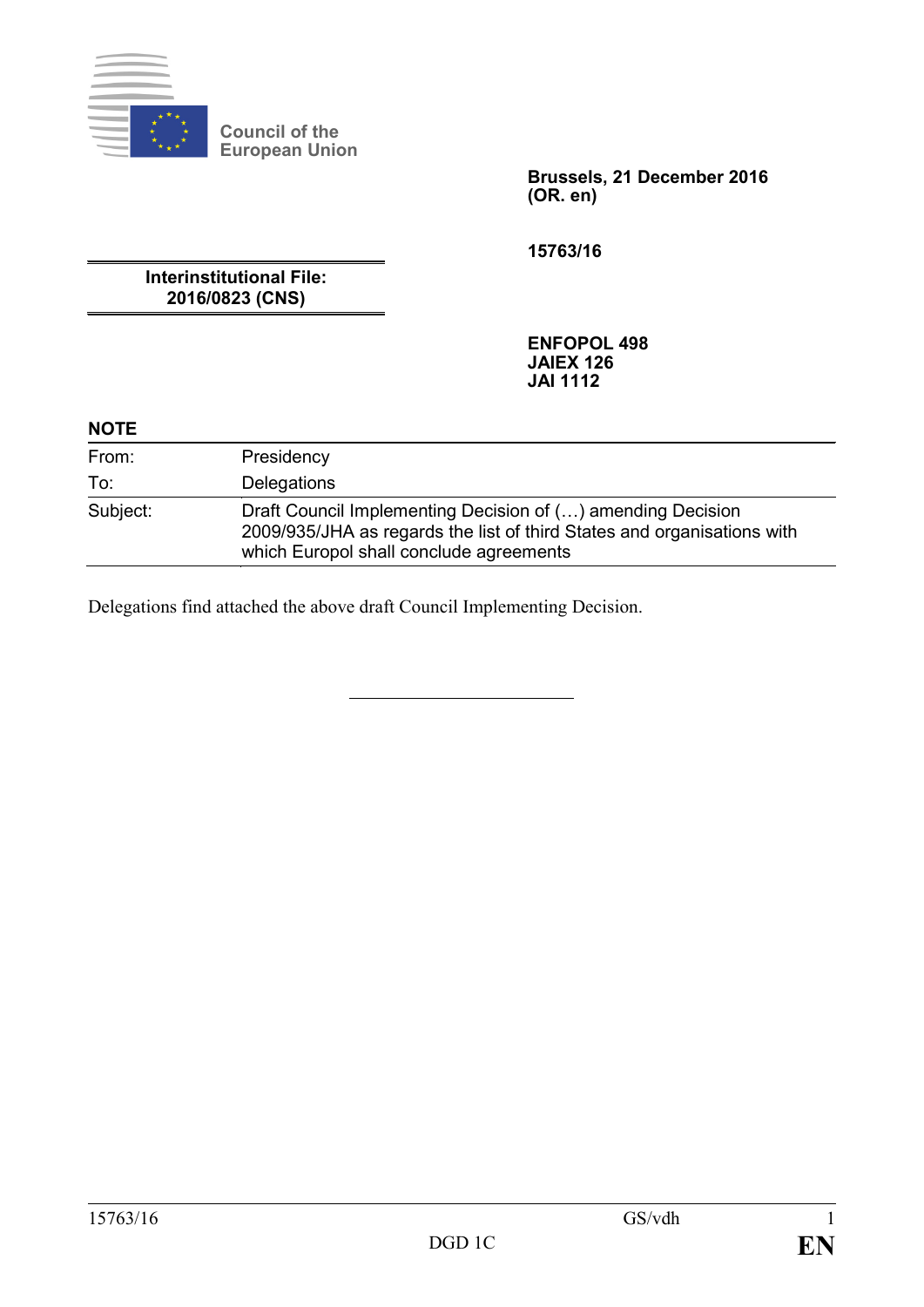#### **COUNCIL IMPLEMENTING DECISION**

#### **of (…)**

# **amending Decision 2009/935/JHA as regards the list of third States and organisations with which Europol shall conclude agreements**

The Council of the European Union,

Having regard to the Treaty on the Functioning of the European Union,

Having regard to Council Decision 2009/371/JHA of 6 April 2009 establishing the European Police Office  $(Europol)<sup>1</sup>$  $(Europol)<sup>1</sup>$  $(Europol)<sup>1</sup>$ , and in particular point (a) of Article 26(1) thereof,

Having regard to Council Decision 2009/934/JHA of 30 November 2009 adopting the implementing rules governing Europol's relations with partners, including the exchange of personal data and classified information**[2](#page-1-1)** , and in particular Articles 5 and 6 thereof,

Having regard to the opinion of the European Parliament<sup>[3](#page-1-2)</sup>,

#### Whereas

(1) On 30 November 2009, the Council adopted Decision 2009/935/JHA**[4](#page-1-3)** .

<span id="page-1-0"></span>**<sup>1</sup>** OJ L 121, 15.5.2009, p. <sup>37</sup>

<span id="page-1-1"></span>**<sup>2</sup>** OJ L 325, 11.12.2009, p. 6

<span id="page-1-2"></span>**<sup>3</sup>** Opinion of (…) (not yet published in the Official Journal).

<span id="page-1-3"></span>**<sup>4</sup>** Council Decision 2009/935/JHA of 30 November 2009 determining the list of third States and organisations with which Europol shall conclude agreements (OJ L 325, 11.12.2009, p.12).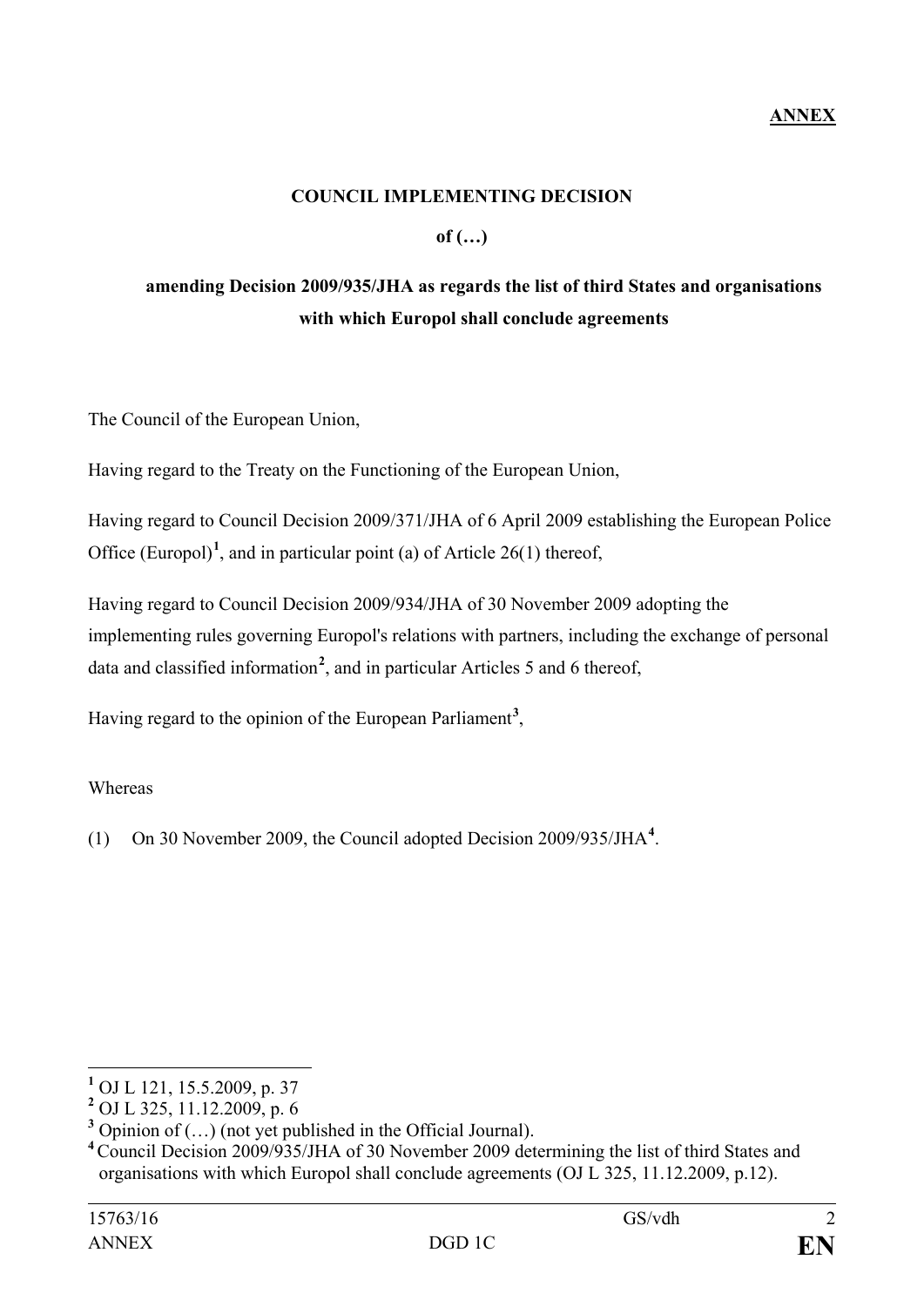(2) Point (a) of Article 26 (1) of Decision 2009/371/JHA confers on the Council implementing powers to determine the list of third states and organisations with which Europol shall conclude agreements. Pursuant to Decisions 2009/371/JHA and 2009/935/JHA, the list is set out in the Annex to Decision 2009/935/JHA.

(3) It is for Europol's Management Board to review the list when necessary and to decide whether to propose to the Council amendments thereto.

(4) As of 1 May 2017, the new Europol Regulation (EU) 2016/794**[5](#page-2-0)** (the "Europol Regulation") will apply. Pursuant to Protocol n° 22 annexed to the Treaty on European Union and the Treaty on the Functioning of the European Union, Denmark is not bound by the Europol Regulation or subject to its application. Therefore, as of 1 May 2017, Denmark will be regarded as a third country with respect to Europol.

(5) Given the importance attached by all sides to preventing and combatting serious crime affecting two or more Member States, terrorism and forms of crime which affect a common interest covered by a Union policy, it is important to ensure cooperation between Europol and Denmark on key matters so as to enhance the EU's resilience to security threats.

(6) In accordance with point (c) of Article 25(1) of the Europol Regulation, a cooperation agreement allowing for the exchange of personal data concluded before 1 May 2017 between Europol and a third country in accordance with Article 23 of Decision 2009/371/JHA, may constitute the basis for the transfer of personal data from Europol to a third country, insofar as such transfer is necessary for the performance of Europol's tasks.

(7) On 20 December 2016 Europol's Management Board decided to recommend to the Council that it add Denmark to the list, outlining the operational need to conclude cooperation agreement with Denmark.

<span id="page-2-0"></span>**<sup>5</sup>** OJ L 135, 24.5.2016, p. 53